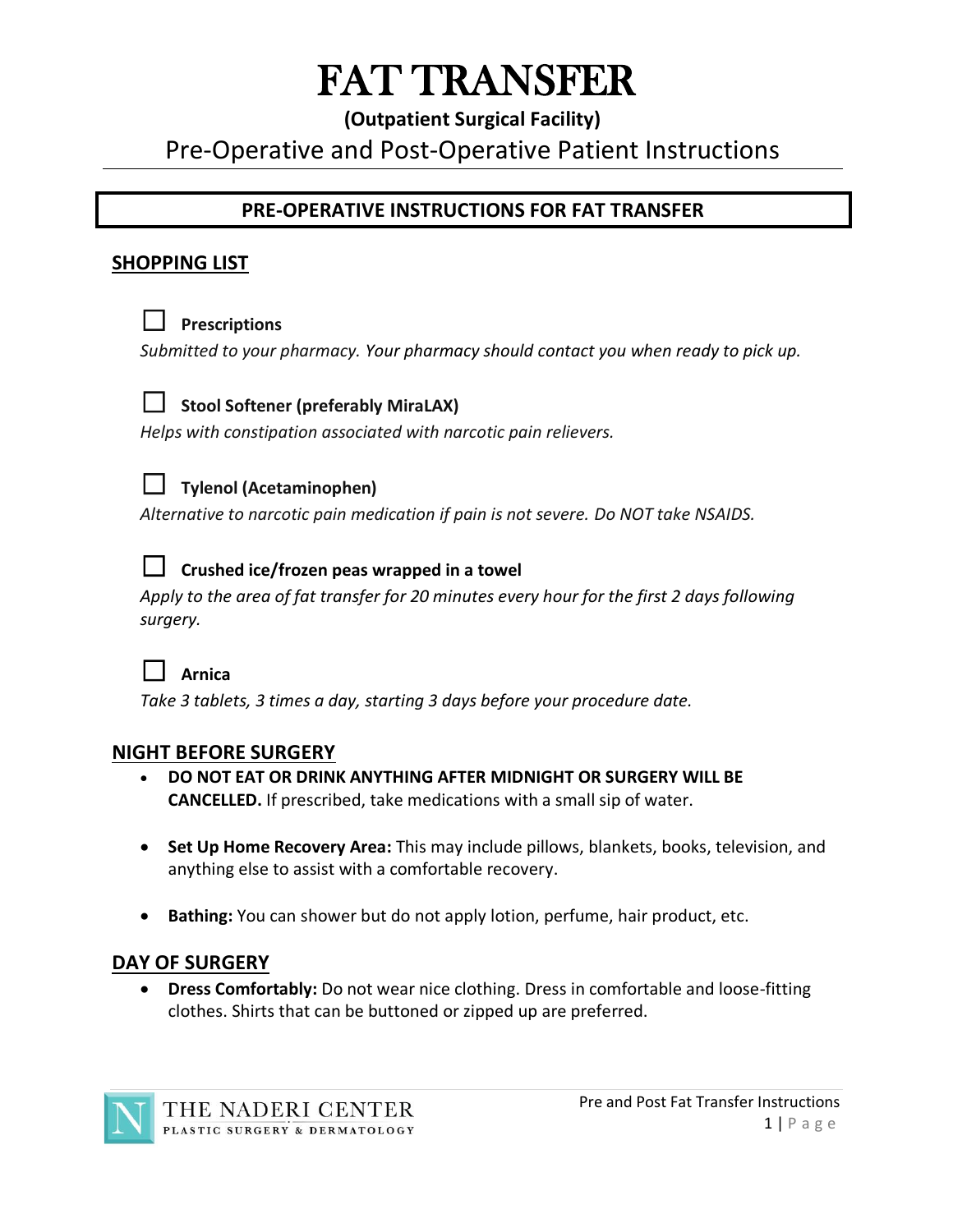- **Do NOT wear** any makeup, jewelry, cosmetic creams, contacts, hair products, deodorant, sunscreen, and remove all piercings.
- **Arrival to Facility:** Have someone accompany you to and from the surgical center. Arrive at the pre-designated time and remember to bring a form of identification.

# **POST-OPERATIVE INSTRUCTIONS FOR FAT TRANSFER**

#### **NIGHT OF SURGERY**

- **Movement:** Make sure you are up and walking around immediately after your surgery. When lying down in bed or on the couch, make sure you are moving your legs and ankles. Take deep breaths frequently to keep your lungs clear.
- **Sleep:** Sleep on your back with your head elevated about 30-40 degrees (2-3 pillows). Do not sleep on your side. Keeping your body more upright will minimize swelling. Continue this for one to two weeks.

## **MEDICATIONS**

- **Antibiotic:** Start your antibiotic tablet the night of your surgery and take all tablets as prescribed until finished.
- **Pain Medication:** You will be prescribed a pain medication for post-operative pain control. If your discomfort after surgery is not strong you are welcomed to take Tylenol in place of the prescribed medication. Do not take Tylenol with the pain medication, often the medication you are prescribed will have Tylenol in it. **Do not exceed 4,000 mg of Tylenol in any 24-hour period.** Take medication with food to minimize risk of nausea.
- **Constipation:** You will experience constipation if taking narcotic pain relievers. MiraLAX or other over the counter laxatives are recommended. Do not wait to take until you are constipated. Begin treatment with narcotic use.
- **Nausea:** If you are experiencing nausea, which is common after general anesthesia as well as a known side effect of some stronger pain medications, we advise that you take your nausea medication.
- **Medications to Avoid:** Take only medications approved or prescribed by your surgeon. Avoid medications containing aspirin or ibuprofen (Advil, Motrin, Naproxen) for 2 weeks before and after surgery. These medications may increase bleeding.
- **Substances to Avoid:** Avoid alcohol, nicotine, and caffeine, for these will dramatically slow the healing process.

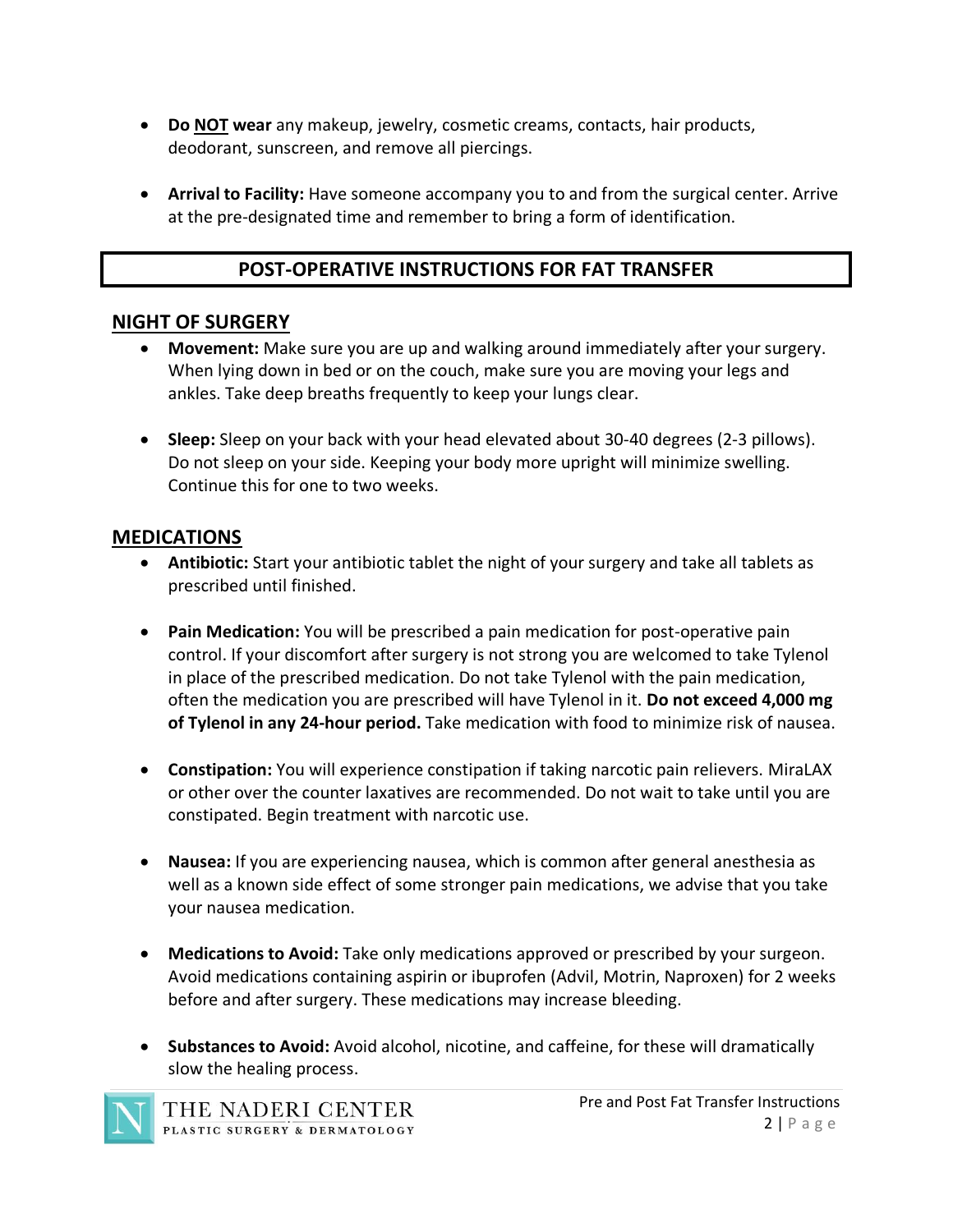#### **NUTRITION**

- **Diet:** A light low-fat diet is best after surgery. You may start a regular diet after your surgery if you are not feeling nauseous or vomiting.
- **Hydration:** Stay hydrated by drinking 8 -10 glasses of water a day. Avoid alcohol while taking pain medications.

#### **ACTIVITY**

- **Physical Activity:** Normal daily activity may be resumed a few days after surgery. Avoid bending, lifting, or straining for one to two weeks. Be extremely careful if wearing any "pull-over the head" clothing.
- **Exercise:** Light physical activity may be resumed 2-3 weeks after surgery. Remember to start easy and build back up to your previous exercise levels. At 6- 8 weeks or when further instructed by your surgeon, more intense exercise can be started. Just know that swelling may transiently be worse with exercise.
- **Driving:** Do NOT operate a vehicle or make important decisions until you have been off pain medications for 24 hours. Use good judgment.
- **Return to work:** Most patients require approximately 5-7days off work depending on their job responsibilities and the amount of physical contact your job involves.
- **Travel:** Automobile travel can resume immediately though frequent breaks are needed, approximately every 2 hours to prevent blood pooling and clots. Airline travel is restricted until 1 week postop. You will notice increased swelling with airline travel, and this can happen even 6-8 weeks postop due to the pressure changes.

#### **BATHING**

- **Showering:** You may wash your hair and face as usual the next day after your surgery.
- **Hot Tubs/Baths/Swimming Pools:** No tub baths or Jacuzzi until your incisions have healed, and approved by your surgeon, which is usually around 2 weeks. It is best to wait one month for hot tubs as they tend to have more bacteria than regular chlorinated swimming pools.

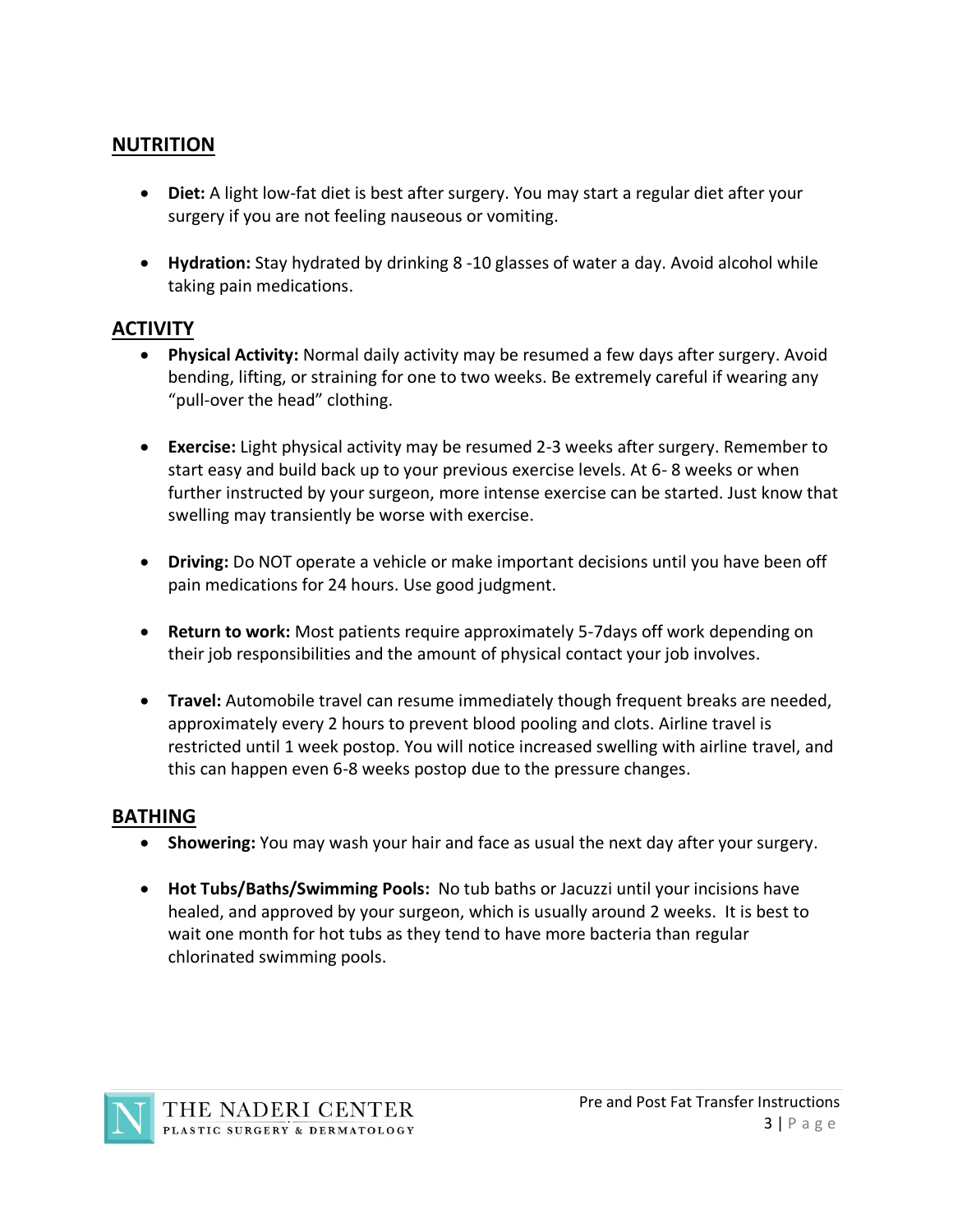# **HOW TO TAKE CARE OF YOUR INCISIONS**

- **Puncture Marks:** Fat transfer entry points, that resemble a puncture mark, will be found in a few spots on the face. Apply an antibiotic ointment (Bacitracin, Neosporin, etc.) to these areas until the areas have completely healed.
- **Incisions:** Small incision lines may be found on the areas where fat was harvested. There will be a tape dressing over these areas. Keep these intact until removed at your post-op appointment. Your surgeon will remove all necessary stitches at that time as well.
- **Sun Exposure:** Avoid and minimize sun exposure. Use an SPF of 30 or greater when outdoors. Even a mild sunburn can worsen swelling, irritate an incision that is healing, and cause permanent scar discoloration.

#### **WHAT TO EXPECT**

- **Drainage:** Some mild bleeding and/or drainage is not unusual at the incision sites or puncture areas the first few days after surgery. You may use gauze or a light pad to reinforce post-op dressings if this occurs.
- **Bruising:** You can expect to have bruising. Most bruises will heal after about 2-3 weeks. The bruise will go from a purplish color to a yellow/green shade as it starts to resolve.
- **Swelling:** Swelling is to be expected for weeks and sometimes months. The swelling can improve with intermittent rest and use of the headband. Exercise and physical activity can transiently worsen swelling but is encouraged. Cold compresses will help minimize swelling.
- **Itching:** Itching at the puncture sites and incision sites is normal for a few days. You may take Benadryl to help with this.
- **Pain:** It is normal to experience tightness, pressure, shooting pain, soreness, and fatigue for several days to weeks following surgery as you recover.
- **Sensory Changes in Skin:** You may feel numbness around puncture and/or incision sites. This is normal and should subsides after a few weeks.
- **Weak or Dizzy:** You may experience some weakness or dizziness. This may be more evident if you try to stand up too quickly. Take a minute to go from lying down to standing. The sensation of feeling lightheaded will get better in a few days as well as by staying well hydrated.